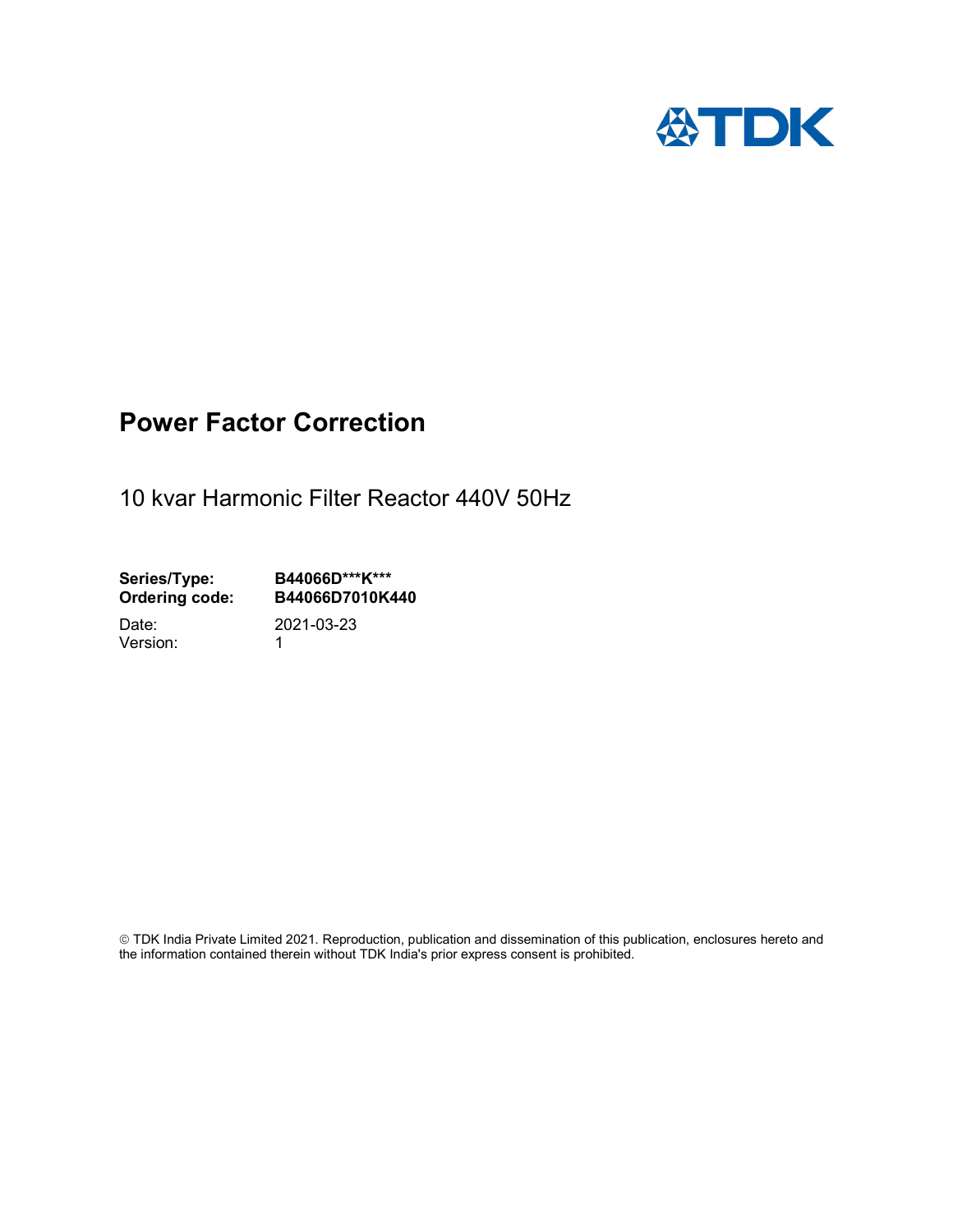# TDK

# Power Factor Correction and Content of Content of Content of Content of Content of Content of Content of Content of Content of Content of Content of Content of Content of Content of Content of Content of Content of Content

# 10 kvar Harmonic Filter Reactor 440V 50Hz<br>B44066D\*\*\*K\*\*\*

## **Characteristics**

- $\blacksquare$  Highest linearity
- Temperature control via micro switch in inner coil
- $\blacksquare$  Highest life time by high quality materials
- **Low losses**
- $\blacksquare$  High overloading capability
- Safety device, temperature micro switch
- **Aluminium winding**
- **Low noise**



| Technical data                                  |                |             |  |
|-------------------------------------------------|----------------|-------------|--|
| De-tuning factor p                              | $\overline{7}$ | $\%$        |  |
| Effective filter output $Q_C$                   | 10             | kvar        |  |
| Rated voltage $V_R$ <sup>1)</sup>               | 440            | V           |  |
| Rated frequency f                               | 50             | Hz          |  |
| Ambient temperature / Insulation class          | 40 / H         | $^{\circ}C$ |  |
| Capacitance C delta (tot.)                      | 152.91         | μF          |  |
| Inductivity L                                   | $3 \cdot 4.64$ | mH          |  |
| Fundamental current 11 <sup>3)</sup>            | 13.91          | A           |  |
| Linear up to $4$ )                              | 22.70          | A           |  |
| Effective current $IRMS$ <sup>2)</sup>          | 14.89          | A           |  |
| Rated harmonic voltages (3rd/5th/7th/11th/13th) | 0.5/6/5/3.5/3  | $\%$        |  |
| Temperature protection (NC)                     | yes            |             |  |
| Total losses $P_D$                              | 65             | W           |  |
| Total weight                                    | 9              | kg          |  |

<sup>1)</sup> Voltage rise up to 106% of rated voltage is considered in current  $I_{\text{eff}}$ .

<sup>2)</sup>  $I_{eff} = \sqrt{(I_1^2 + I_3^2 + ... I_x^2)}$ 

<sup>3)</sup>  $11 = 1.06$   $\cdot$   $I_R$  ( $I_R$  = Capacitor current 50Hz)

<sup>4)</sup> Linear current =  $1.73$   $\cdot$  I<sub>R</sub> (I<sub>R</sub> = Capacitor current 50Hz)

#### **Connection**

| Line                | l 1U1-1V1-1W1       |
|---------------------|---------------------|
| Capacitors          | l 1U2-1V2-1W2       |
| Temperature control | <u> 4 ຕ</u><br>ے- ا |

## Reference standard IEC60076-6

CAP FILM ES PFC PM 2021-03-23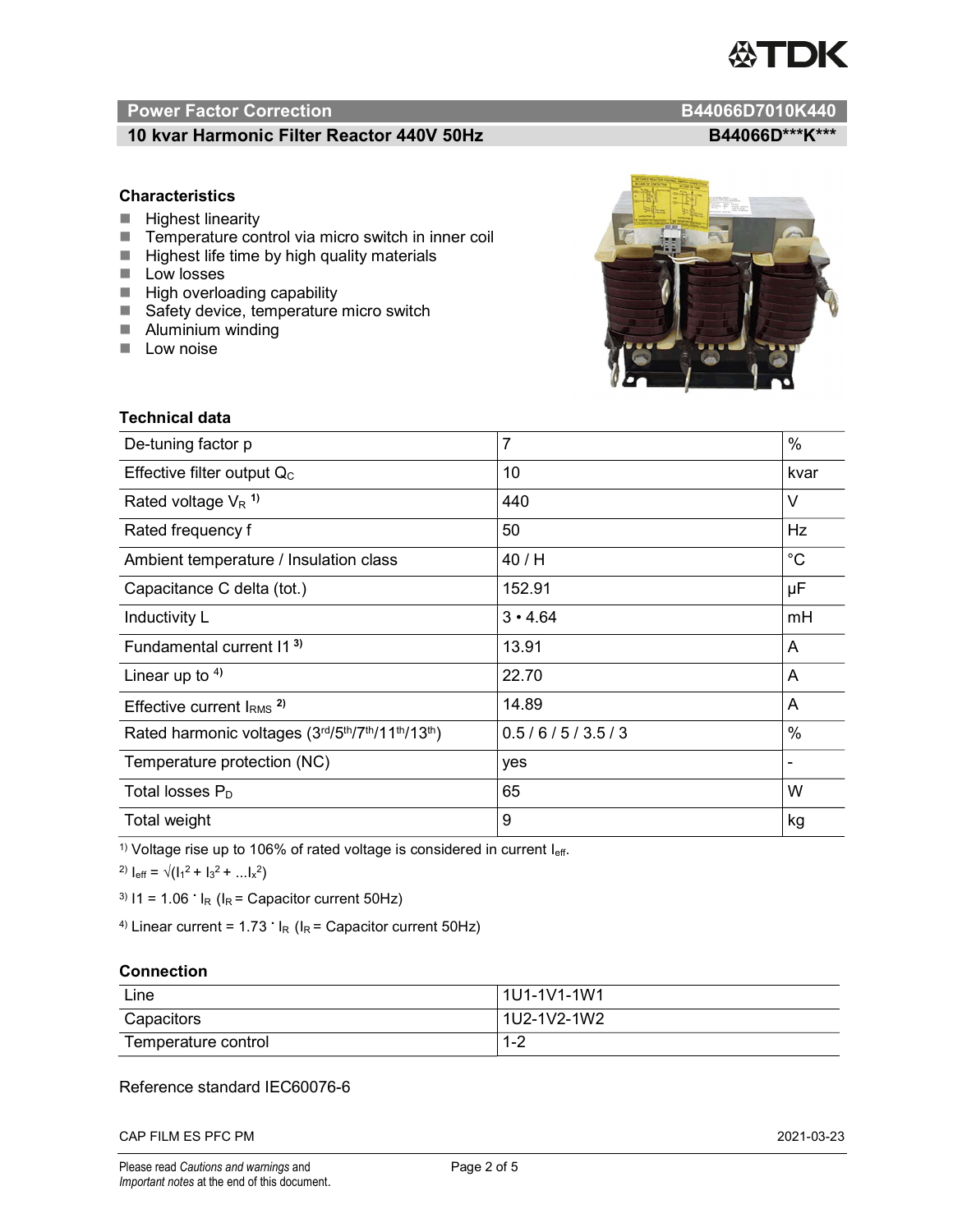

#### Power Factor Correction and B44066D7010K440

#### 10 kvar Harmonic Filter Reactor 440V 50Hz BA4066D\*\*\*K\*\*\*

#### Dimensional drawings



#### **Dimensions**

| L/mm  | 175          | b/mm  | 98   |
|-------|--------------|-------|------|
| H/mm  | 160          | e/mm  | 76±5 |
| W/mm  | 125±5        | d1/mm | 10.8 |
| 11/mm | 150          | d2/mm | 15.5 |
| 12/mm | 150          | A     | 125  |
| n1/mm | 100          | B     | 78   |
| n2/mm | $82.5 \pm 3$ | Ø     | 6.5  |

#### Cautions and warnings

- Do not install the reactor in case of any visible damages.
- $\blacksquare$  Installation must be done by skilled personnel only.
- Do not use or store harmonic filter reactors in corrosive atmosphere, especially where chloride gas, sulphide gas, acid, alkali, salt or similar substances are present.
- $\Box$  Do not touch the device during operation: all electrically active parts of this equipment such as windings, electronic components, leads, fuses and terminals carry a dangerous voltage which can lead to burns or electric shock.
- Covers which protect these electrically active parts from being touched must not be opened or removed during operation.
- Before any assembly or maintenance work is started, all installations and equipment must be disconnected from the power source.
- Noncompliance with these instructions may lead to death, serious injury or major damage to equipment.

#### FAILURE TO FOLLOW CAUTIONS MAY RESULT, WORST CASE, IN PREMATURE FAILURES OR PHYSICAL INJURY.

#### CAP FILM ES PFC PM 2021-03-23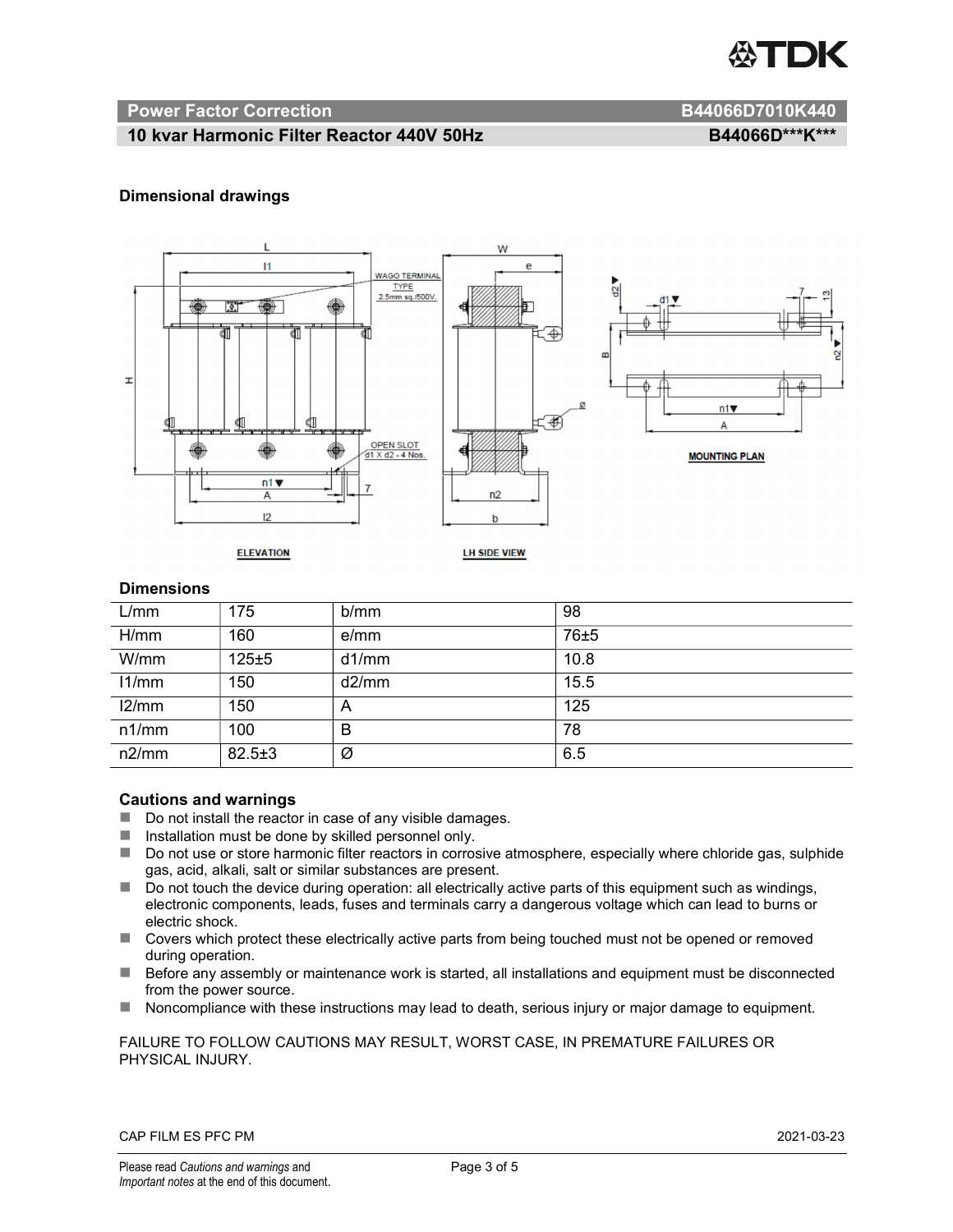

# Power Factor Correction **B44066D7010K440**

# 10 kvar Harmonic Filter Reactor 440V 50Hz BA4066D\*\*\*K\*\*\*

The following applies to all products named in this publication:

- 1. Some parts of this publication contain statements about the suitability of our products for certain areas of application. These statements are based on our knowledge of typical requirements that are often placed on our products in the areas of application concerned. We nevertheless expressly point out that such statements cannot be regarded as binding statements about the suitability of our products for a particular customer application. As a rule we are either unfamiliar with individual customer applications or less familiar with them than the customers themselves. For these reasons, it is always ultimately incumbent on the customer to check and decide whether a product with the properties described in the product specification is suitable for use in a particular customer application.
- 2. We also point out that in individual cases, a malfunction of electronic components or failure before the end of their usual service life cannot be completely ruled out in the current state of the art, even if they are operated as specified. In customer applications requiring a very high level of operational safety and especially in customer applications in which the malfunction or failure of an electronic component could endanger human life or health (e.g. in accident prevention or life-saving systems), it must therefore be ensured by means of suitable design of the customer application or other action taken by the customer (e.g. installation of protective circuitry or redundancy) that no injury or damage is sustained by third parties in the event of malfunction or failure of an electronic component.
- 3. The warnings, cautions and product-specific notes must be observed.
- 4. In order to satisfy certain technical requirements, some of the products described in this publication may contain substances subject to restrictions in certain jurisdictions (e.g. because they are classed as hazardous). Useful information on this will be found in our Material Data Sheets on the Internet (www.tdk-electronics.tdk.com/material). Should you have any more detailed questions, please contact our sales offices.
- 5. We constantly strive to improve our products. Consequently, the products described in this publication may change from time to time. The same is true of the corresponding product specifications. Please check therefore to what extent product descriptions and specifications contained in this publication are still applicable before or when you place an order.

We also reserve the right to discontinue production and delivery of products. Consequently, we cannot guarantee that all products named in this publication will always be available. The aforementioned does not apply in the case of individual agreements deviating from the foregoing for customer-specific products.

- 6. Unless otherwise agreed in individual contracts, all orders are subject to our General Terms and Conditions of Supply.
- 7. Our manufacturing sites serving the automotive business apply the IATF 16949 standard. The IATF certifications confirm our compliance with requirements regarding the quality management system in the automotive industry. Referring to customer requirements and customer specific requirements ("CSR") TDK always has and will continue to have the policy of respecting individual agreements. Even if IATF 16949 may appear to support the acceptance of unilateral requirements, we hereby like to emphasize that only requirements mutually agreed upon can and will be implemented in our Quality Management System. For clarification purposes we like to point out that obligations from IATF 16949 shall only become legally binding if individually agreed upon.